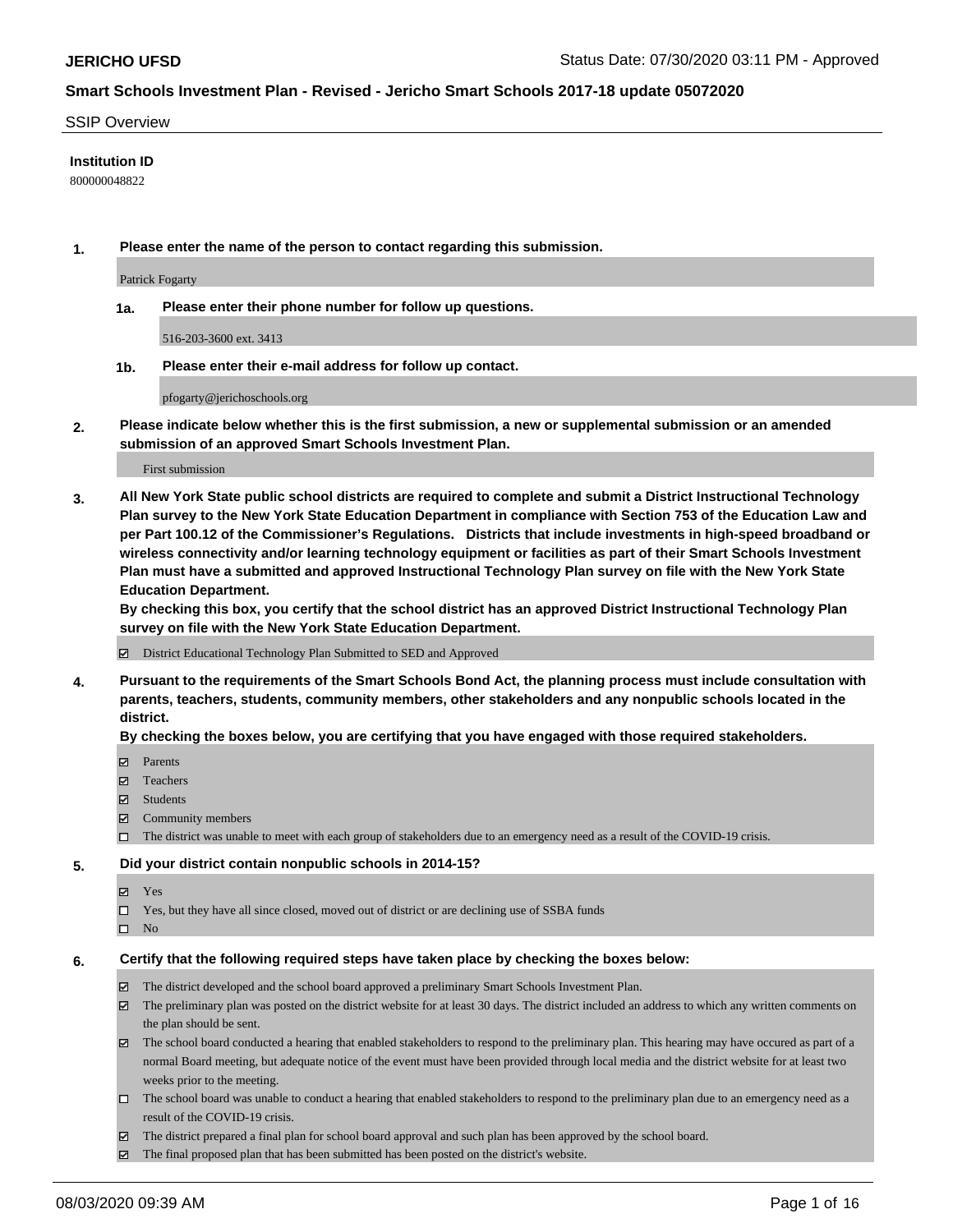SSIP Overview

**6a. Please upload the proposed Smart Schools Investment Plan (SSIP) that was posted on the district's website, along with any supporting materials. Note that this should be different than your recently submitted Educational Technology Survey. The Final SSIP, as approved by the School Board, should also be posted on the website and remain there during the course of the projects contained therein.**

JerichoSmartSchoolsBond.pdf Preliminary-Smart Schools Bond.pdf

**6b. Enter the webpage address where the final Smart Schools Investment Plan is posted. The Plan should remain posted for the life of the included projects.**

http://www.jerichoschools.org/UserFiles/Servers/Server\_5887727/File/Tech/SSIP.pdf

**7. Please enter an estimate of the total number of students and staff that will benefit from this Smart Schools Investment Plan based on the cumulative projects submitted to date.**

3,687

**8. An LEA/School District may partner with one or more other LEA/School Districts to form a consortium to pool Smart Schools Bond Act funds for a project that meets all other Smart School Bond Act requirements. Each school district participating in the consortium will need to file an approved Smart Schools Investment Plan for the project and submit a signed Memorandum of Understanding that sets forth the details of the consortium including the roles of each respective district.**

 $\Box$  The district plans to participate in a consortium to partner with other school district(s) to implement a Smart Schools project.

**9. Please enter the name and 6-digit SED Code for each LEA/School District participating in the Consortium.**

| <b>Partner LEA/District</b> | <b>ISED BEDS Code</b> |
|-----------------------------|-----------------------|
| (No Response)               | (No Response)         |

**10. Please upload a signed Memorandum of Understanding with all of the participating Consortium partners.**

(No Response)

**11. Your district's Smart Schools Bond Act Allocation is:**

\$479,961

**12. Final 2014-15 BEDS Enrollment to calculate Nonpublic Sharing Requirement**

|            | Public Enrollment | <b>Nonpublic Enrollment</b> | <b>Total Enrollment</b> | l Nonpublic Percentage |
|------------|-------------------|-----------------------------|-------------------------|------------------------|
| Enrollment | 2.952             | 931                         | 3.883.00                | 23.98                  |

**13. This table compares each category budget total, as entered in that category's page, to the total expenditures listed in the category's expenditure table. Any discrepancies between the two must be resolved before submission.**

|                                                 | Sub-Allocations | <b>Expenditure Totals</b> | <b>Difference</b> |
|-------------------------------------------------|-----------------|---------------------------|-------------------|
| <b>School Connectivity</b>                      | 205,496.00      | 205,496.00                | 0.00              |
| <b>Connectivity Projects for</b><br>Communities | 0.00            | 0.00                      | 0.00              |
| Classroom Technology                            | 0.00            | 0.00                      | 0.00              |
| Pre-Kindergarten Classrooms                     | 0.00            | 0.00                      | 0.00              |
| Replace Transportable<br>Classrooms             | 0.00            | 0.00                      | 0.00              |
| <b>High-Tech Security Features</b>              | 0.00            | 0.00                      | 0.00              |
| Nonpublic Loan                                  | 15,073.87       | 15,073.87                 | 0.00              |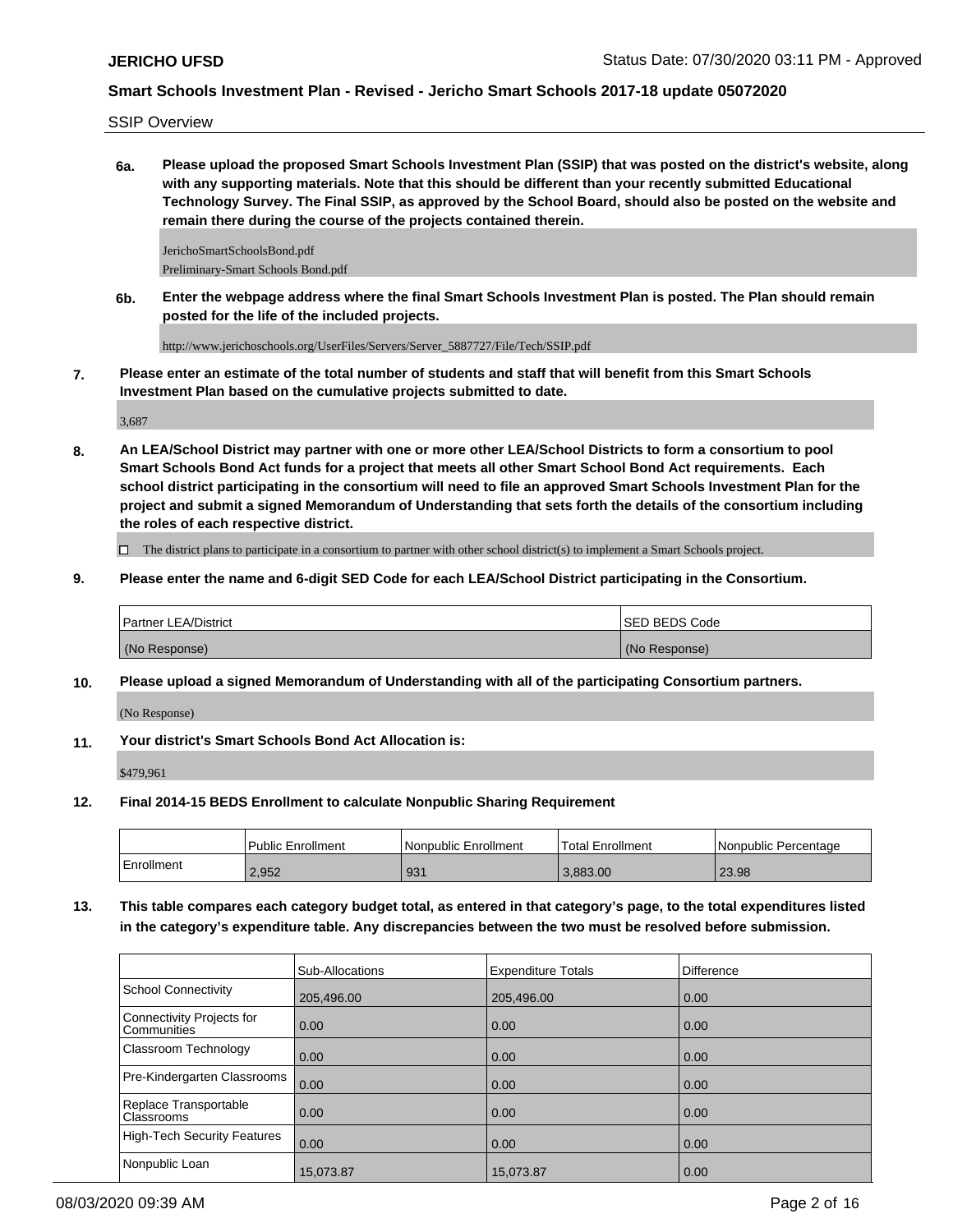SSIP Overview

|         | Sub-Allocations | Expenditure Totals | <b>Difference</b> |
|---------|-----------------|--------------------|-------------------|
| Totals: | 220.570         | 220.570            |                   |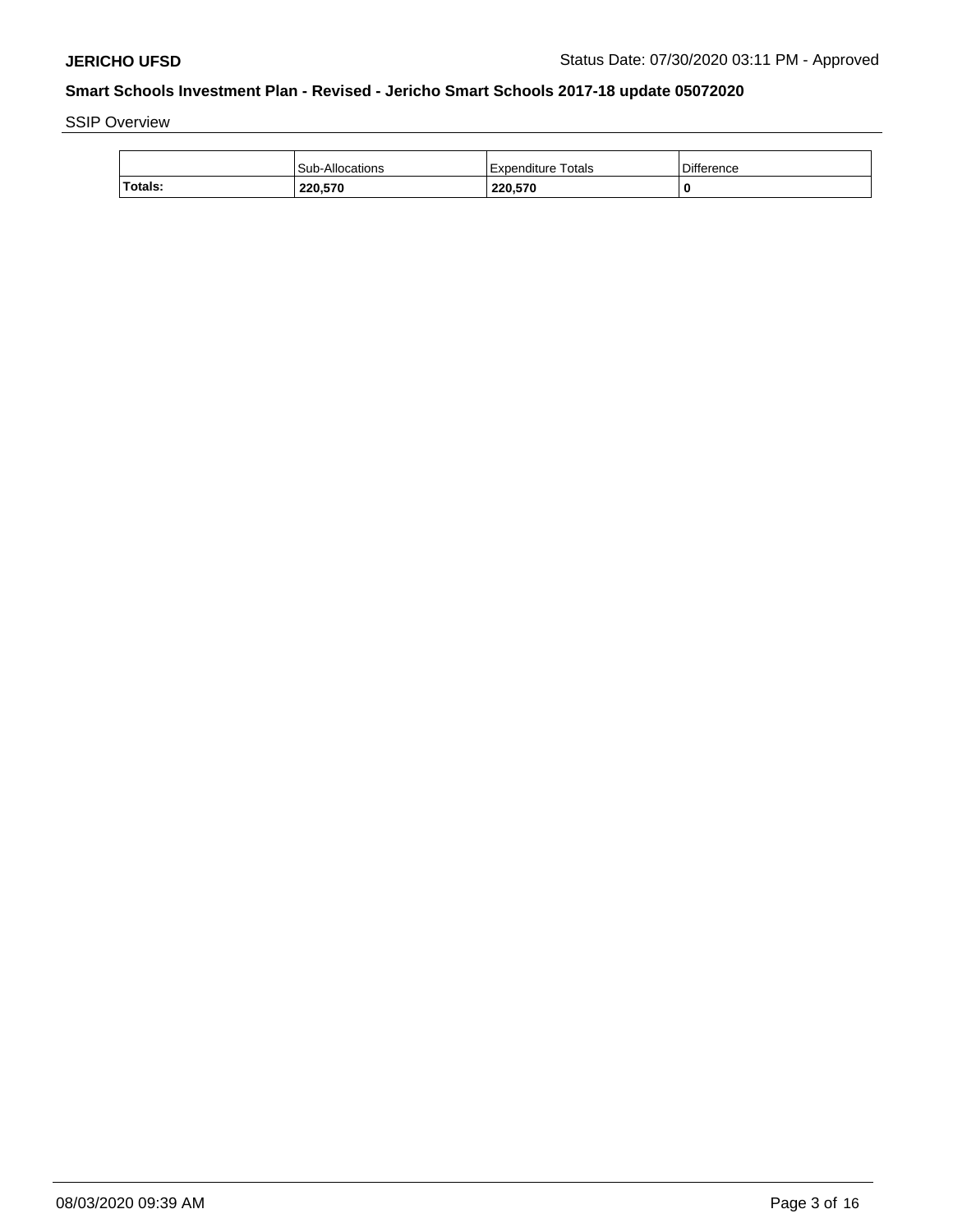School Connectivity

- **1. In order for students and faculty to receive the maximum benefit from the technology made available under the Smart Schools Bond Act, their school buildings must possess sufficient connectivity infrastructure to ensure that devices can be used during the school day. Smart Schools Investment Plans must demonstrate that:**
	- **• sufficient infrastructure that meets the Federal Communications Commission's 100 Mbps per 1,000 students standard currently exists in the buildings where new devices will be deployed, or**
	- **• is a planned use of a portion of Smart Schools Bond Act funds, or**
	- **• is under development through another funding source.**

**Smart Schools Bond Act funds used for technology infrastructure or classroom technology investments must increase the number of school buildings that meet or exceed the minimum speed standard of 100 Mbps per 1,000 students and staff within 12 months. This standard may be met on either a contracted 24/7 firm service or a "burstable" capability. If the standard is met under the burstable criteria, it must be:**

**1. Specifically codified in a service contract with a provider, and**

**2. Guaranteed to be available to all students and devices as needed, particularly during periods of high demand, such as computer-based testing (CBT) periods.**

### **Please describe how your district already meets or is planning to meet this standard within 12 months of plan submission.**

Jericho UFSD has three sources of Internet connectivity totaling 500 MBPS. With many of our educational resources being online we felt it was necessary to build in redundant Internet connections with load balancers so that we could use the services not only in the event we lost connectivity with one service provider but to also concurrently to increase our Internet capacity. Jericho currently subscribes with Nassau BOCES BoTie for 100 MBPS, Verizon business for 350 mbps, and Cablevision for 100 MBPS. Our Verizon Business modem has the ability to go to 500 mbps. Nassau BOCES BoTie Internet service has the ability to be burstable to higher capacity if needed.

- **1a. If a district believes that it will be impossible to meet this standard within 12 months, it may apply for a waiver of this requirement, as described on the Smart Schools website. The waiver must be filed and approved by SED prior to submitting this survey.**
	- $\Box$  By checking this box, you are certifying that the school district has an approved waiver of this requirement on file with the New York State Education Department.
- **2. Connectivity Speed Calculator (Required). If the district currently meets the required speed, enter "Currently Met" in the last box: Expected Date When Required Speed Will be Met.**

|                  | l Number of     | Required Speed | Current Speed in Expected Speed |                | <b>Expected Date</b>                |
|------------------|-----------------|----------------|---------------------------------|----------------|-------------------------------------|
|                  | <b>Students</b> | l in Mbps      | <b>Mbps</b>                     | to be Attained | When Required                       |
|                  |                 |                |                                 |                | Within 12 Months ISpeed Will be Met |
| Calculated Speed | 3,039           | 303.90         | 500 mbps                        | (No Response)  | currently met                       |

**3. Describe how you intend to use Smart Schools Bond Act funds for high-speed broadband and/or wireless connectivity projects in school buildings.**

We will be using these funds to purchase and deploy the Nutanix enterprise cloud platform, a hyperconverged infrastructure solution that is now the foundation of our network.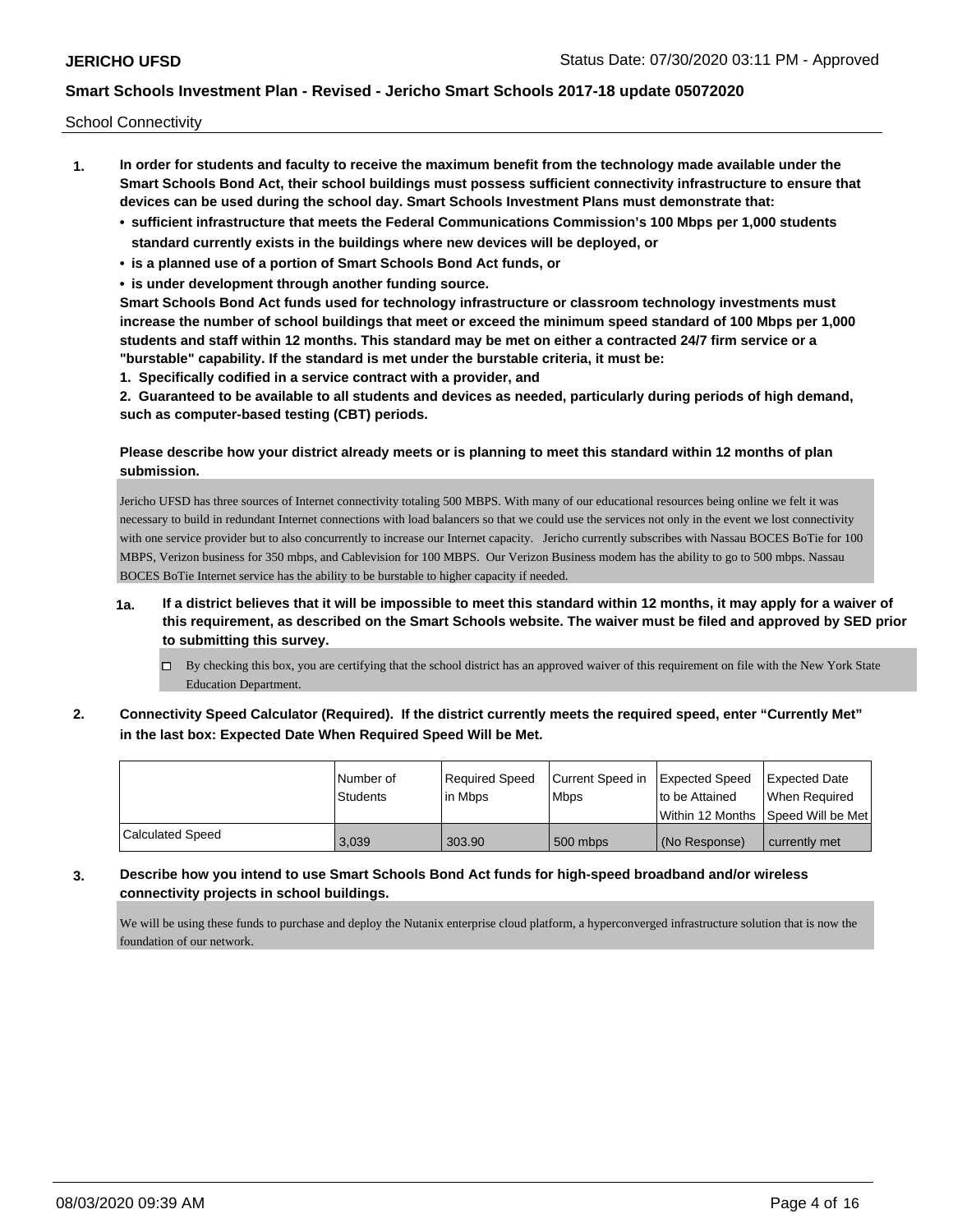School Connectivity

**4. Describe the linkage between the district's District Instructional Technology Plan and how the proposed projects will improve teaching and learning. (There should be a link between your response to this question and your responses to Question 1 in Section IV - NYSED Initiatives Alignment: "Explain how the district use of instructional technology will serve as a part of a comprehensive and sustained effort to support rigorous academic standards attainment and performance improvement for students."** 

### **Your answer should also align with your answers to the questions in Section II - Strategic Technology Planning and the associated Action Steps in Section III - Action Plan.)**

Our plan is to provide students with the best digital resources available and to have them become digital producers, not just users, creating their own presentations utilizing multimedia and collaboratively communicating to create their own personalized learning networks. The technology plan has been developed so that the district encourages and nurtures innovative uses of technology in learning and teaching. The technology plan provides for the following: teacher tools, professional development, resources and devices needed to create learning environments that can support real-world, project-based learning and facilitates student success. Technology should not be incorporated for technology's sake, but for the sake of improving instruction and learning.

The technology plan includes incorporating digital resources into our new learning management system, Canvas. Canvas support LTI and Common Cartridge integration. It is our goal for students,staff and parents to have a single login which will have access to as many digital resources as technically possible. Through Common Cartridge standards the district is looking to embed electronic textbooks and other digital programs into our LMS. Our LMS can create personalized learning experiences tailored to student's individual needs. The district assists educators to leverage technology and data to personalize learning, improve college and career ready instruction and increase engagement with families. Technology can support diversity in learning styles and encourages collaboration. Technology can empower students to take control over their own learning. Technology gives students access to multiple perspectives and up-to-date information.

# **5. If the district wishes to have students and staff access the Internet from wireless devices within the school building, or in close proximity to it, it must first ensure that it has a robust Wi-Fi network in place that has sufficient bandwidth to meet user demand.**

**Please describe how you have quantified this demand and how you plan to meet this demand.**

The district has done a walk through with several wireless networking companies of all district classrooms and educational learning areas to best access the wireless needs. The district has added wireless to all five buildings and majority of classrooms. As we've increased our number of mobile devices: iPads, Chromebooks and BYOD network we will continue to access if we need to increase access points to missing or troublesome areas. We will be increasing wireless access point as needed and replacing older generation ones with multi user, multi input, multi output higher speed wireless access points.

**6. Smart Schools plans with any expenditures in the School Connectivity category require a project number from the Office of Facilities Planning. Districts must submit an SSBA LOI and receive project numbers prior to submitting the SSIP. As indicated on the LOI, some projects may be eligible for a streamlined review and will not require a building permit.**

**Please indicate on a separate row each project number given to you by the Office of Facilities Planning.**

| Project Number        |  |
|-----------------------|--|
| 28-05-15-03-0-005-BA1 |  |

**7. Certain high-tech security and connectivity infrastructure projects may be eligible for an expedited review process as determined by the Office of Facilities Planning.**

### **Was your project deemed eligible for streamlined review?**

Yes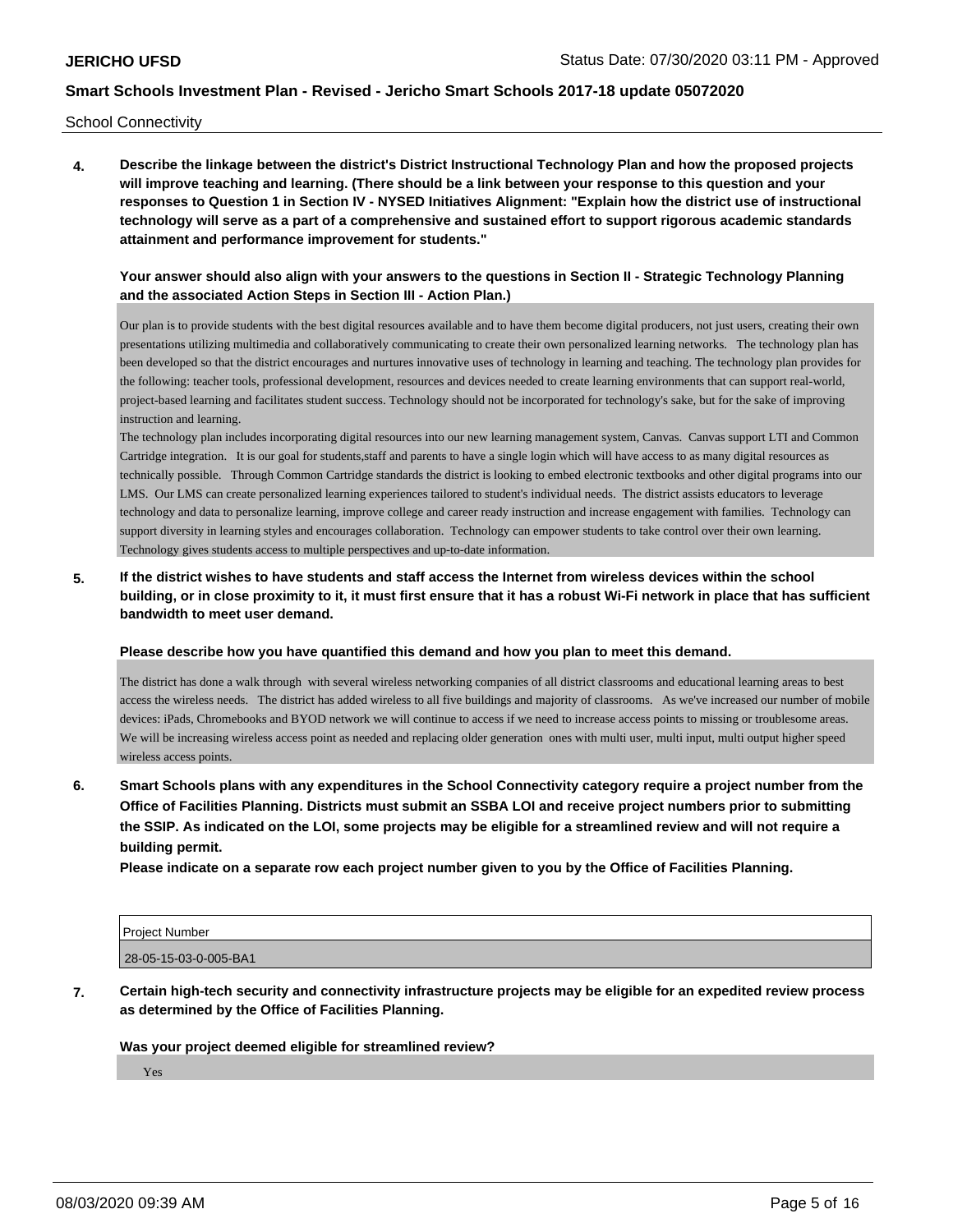School Connectivity

**7a. Districts that choose the Streamlined Review Process will be required to certify that they have reviewed all installations with their licensed architect or engineer of record and provide that person's name and license number. The licensed professional must review the products and proposed method of installation prior to implementation and review the work during and after completion in order to affirm that the work was codecompliant, if requested.**

I certify that I have reviewed all installations with a licensed architect or engineer of record.

**8. Include the name and license number of the architect or engineer of record.**

| Name <sup>'</sup> | License Number |
|-------------------|----------------|
| John Grillo       | 27360          |

**9. Public Expenditures – Loanable (Counts toward the nonpublic loan calculation)**

|                                             |                                  |          | 18,373.00     | 47,796            |
|---------------------------------------------|----------------------------------|----------|---------------|-------------------|
|                                             | parts and labor, support         |          |               |                   |
|                                             | service agreement - on-site -    |          |               |                   |
| Network/Access Costs                        | Nutanix Production - extended 14 |          | 5.525.00      | 22.100.00         |
|                                             | NX-8235-G6-5120                  |          |               |                   |
|                                             |                                  |          |               |                   |
| Network/Access Costs                        | NUTANIX Hardware platform        |          | 12,848.00     | 25.696.00         |
| Repeat to add another item under each type. | Purchased                        |          |               |                   |
| Select the allowable expenditure type.      | <b>PUBLIC</b> Items to be        | Quantity | Cost Per Item | <b>Total Cost</b> |
|                                             |                                  |          |               |                   |

#### **10. Public Expenditures – Non-Loanable (Does not count toward nonpublic loan calculation)**

| Select the allowable expenditure<br>type.<br>Repeat to add another item under<br>each type. | <b>PUBLIC</b> Items to be purchased        | Quantity       | Cost per Item | <b>Total Cost</b> |
|---------------------------------------------------------------------------------------------|--------------------------------------------|----------------|---------------|-------------------|
| Network/Access Costs                                                                        | Nutanix Prism Pro - license - 1 node       | $\overline{4}$ | 9,475.00      | 37,900.00         |
| Network/Access Costs                                                                        | Nutanix AOS Ultimate - software<br>license |                | 119,800.00    | 119,800.00        |
|                                                                                             |                                            | 5              | 129,275.00    | 157,700           |

### **11. Final 2014-15 BEDS Enrollment to calculate Nonpublic Sharing Requirement (no changes allowed.)**

|              | <b>Public Enrollment</b> | l Nonpublic Enrollment | Total Enrollment | I Nonpublic Percentage |
|--------------|--------------------------|------------------------|------------------|------------------------|
| l Enrollment | 2,952                    | 931                    | 3.883.00         | 23.98                  |

#### **12. Total Public Budget - Loanable (Counts toward the nonpublic loan calculation)**

|                                                  | <b>Public Allocations</b> | <b>Estimated Nonpublic Loan</b><br>Amount | <b>Estimated Total Sub-Allocations</b> |
|--------------------------------------------------|---------------------------|-------------------------------------------|----------------------------------------|
| Network/Access Costs                             | 47,796.00                 | 15,073.87                                 | 62,869.87                              |
| School Internal Connections and   <br>Components | (No Response)             | 0.00                                      | 0.00                                   |
| Other                                            | (No Response)             | 0.00                                      | 0.00                                   |
| Totals:                                          | 47,796.00                 | 15.074                                    | 62,870                                 |

**13. Total Public Budget – Non-Loanable (Does not count toward the nonpublic loan calculation)**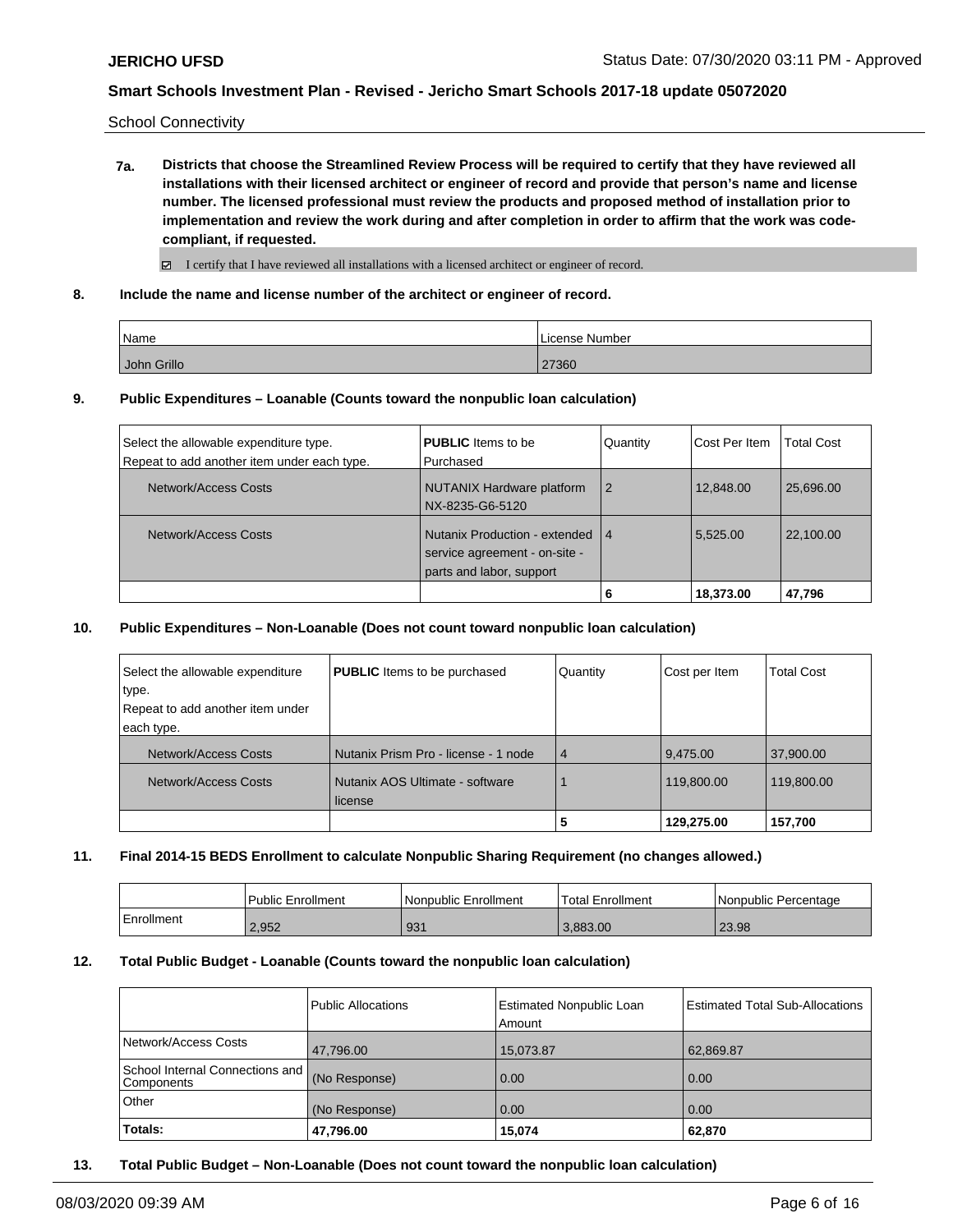School Connectivity

|                                            | Sub-<br>Allocation |
|--------------------------------------------|--------------------|
| Network/Access Costs                       | 157,700.00         |
| <b>Outside Plant Costs</b>                 | (No Response)      |
| School Internal Connections and Components | (No Response)      |
| <b>Professional Services</b>               | (No Response)      |
| Testing                                    | (No Response)      |
| <b>Other Upfront Costs</b>                 | (No Response)      |
| <b>Other Costs</b>                         | (No Response)      |
| Totals:                                    | 157,700.00         |

# **14. School Connectivity Totals**

|                          | Total Sub-Allocations |
|--------------------------|-----------------------|
| Total Loanable Items     | 62,869.87             |
| Total Non-Ioanable Items | 157,700.00            |
| <b>Totals:</b>           | 220,570               |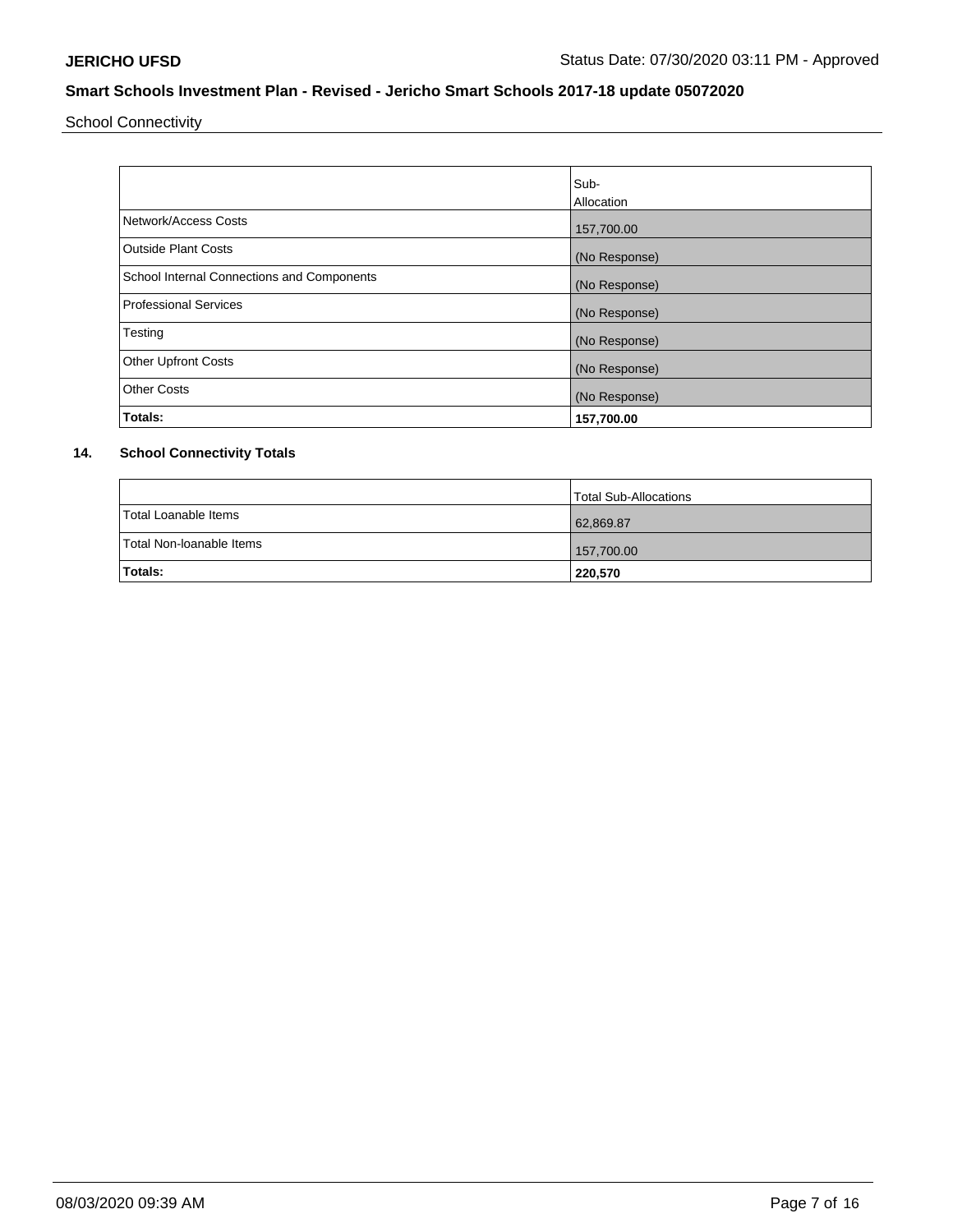Community Connectivity (Broadband and Wireless)

**1. Describe how you intend to use Smart Schools Bond Act funds for high-speed broadband and/or wireless connectivity projects in the community.**

(No Response)

**2. Please describe how the proposed project(s) will promote student achievement and increase student and/or staff access to the Internet in a manner that enhances student learning and/or instruction outside of the school day and/or school building.**

(No Response)

**3. Community connectivity projects must comply with all the necessary local building codes and regulations (building and related permits are not required prior to plan submission).**

 $\Box$  I certify that we will comply with all the necessary local building codes and regulations.

**4. Please describe the physical location of the proposed investment.**

(No Response)

**5. Please provide the initial list of partners participating in the Community Connectivity Broadband Project, along with their Federal Tax Identification (Employer Identification) number.**

| <b>Project Partners</b> | l Federal ID # |
|-------------------------|----------------|
| (No Response)           | (No Response)  |

**6. Please detail the type, quantity, per unit cost and total cost of the eligible items under each sub-category.**

| Select the allowable expenditure | Item to be purchased | Quantity      | Cost per Item | <b>Total Cost</b> |
|----------------------------------|----------------------|---------------|---------------|-------------------|
| type.                            |                      |               |               |                   |
| Repeat to add another item under |                      |               |               |                   |
| each type.                       |                      |               |               |                   |
| (No Response)                    | (No Response)        | (No Response) | (No Response) | 0.00              |
|                                  |                      | o             | 0.00          |                   |

**7. If you are submitting an allocation for Community Connectivity, complete this table.**

**Note that the calculated Total at the bottom of the table must equal the Total allocation for this category that you entered in the SSIP Overview overall budget.**

|                                    | Sub-Allocation |
|------------------------------------|----------------|
| Network/Access Costs               | (No Response)  |
| Outside Plant Costs                | (No Response)  |
| <b>Tower Costs</b>                 | (No Response)  |
| <b>Customer Premises Equipment</b> | (No Response)  |
| <b>Professional Services</b>       | (No Response)  |
| Testing                            | (No Response)  |
| <b>Other Upfront Costs</b>         | (No Response)  |
| <b>Other Costs</b>                 | (No Response)  |
| Totals:                            | 0.00           |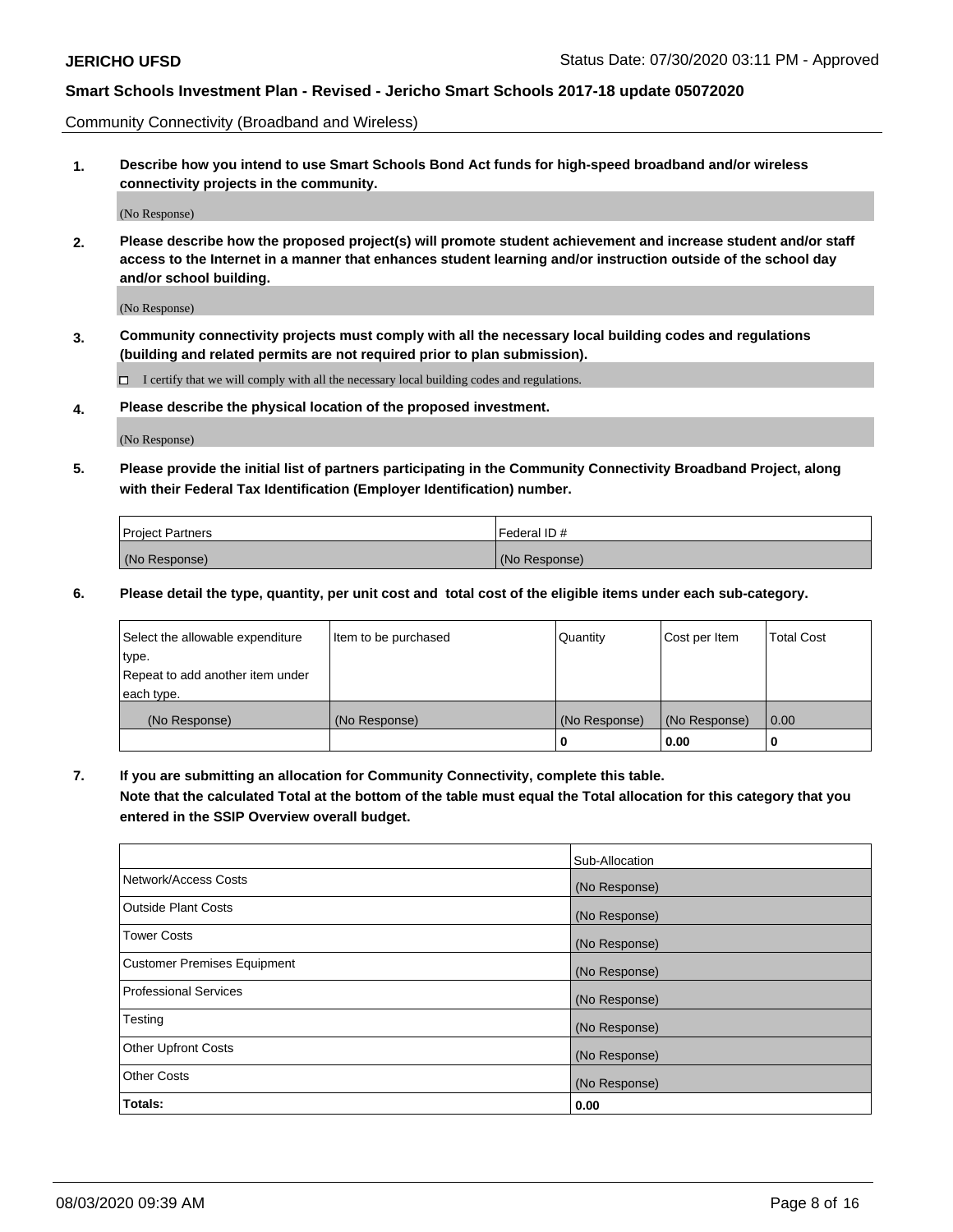### Classroom Learning Technology

**1. In order for students and faculty to receive the maximum benefit from the technology made available under the Smart Schools Bond Act, their school buildings must possess sufficient connectivity infrastructure to ensure that devices can be used during the school day. Smart Schools Investment Plans must demonstrate that sufficient infrastructure that meets the Federal Communications Commission's 100 Mbps per 1,000 students standard currently exists in the buildings where new devices will be deployed, or is a planned use of a portion of Smart Schools Bond Act funds, or is under development through another funding source. Smart Schools Bond Act funds used for technology infrastructure or classroom technology investments must increase the number of school buildings that meet or exceed the minimum speed standard of 100 Mbps per 1,000 students and staff within 12 months. This standard may be met on either a contracted 24/7 firm service or a "burstable" capability. If the standard is met under the burstable criteria, it must be:**

**1. Specifically codified in a service contract with a provider, and**

**2. Guaranteed to be available to all students and devices as needed, particularly during periods of high demand, such as computer-based testing (CBT) periods.**

**Please describe how your district already meets or is planning to meet this standard within 12 months of plan submission.**

(No Response)

- **1a. If a district believes that it will be impossible to meet this standard within 12 months, it may apply for a waiver of this requirement, as described on the Smart Schools website. The waiver must be filed and approved by SED prior to submitting this survey.**
	- By checking this box, you are certifying that the school district has an approved waiver of this requirement on file with the New York State Education Department.
- **2. Connectivity Speed Calculator (Required). If the district currently meets the required speed, enter "Currently Met" in the last box: Expected Date When Required Speed Will be Met.**

|                  | l Number of     | Required Speed | Current Speed in | <b>Expected Speed</b> | <b>Expected Date</b>                |
|------------------|-----------------|----------------|------------------|-----------------------|-------------------------------------|
|                  | <b>Students</b> | l in Mbps      | l Mbps           | to be Attained        | When Required                       |
|                  |                 |                |                  |                       | Within 12 Months  Speed Will be Met |
| Calculated Speed | (No Response)   | 0.00           | (No Response)    | l (No Response)       | (No Response)                       |

**3. If the district wishes to have students and staff access the Internet from wireless devices within the school building, or in close proximity to it, it must first ensure that it has a robust Wi-Fi network in place that has sufficient bandwidth to meet user demand.**

**Please describe how you have quantified this demand and how you plan to meet this demand.**

(No Response)

**4. All New York State public school districts are required to complete and submit an Instructional Technology Plan survey to the New York State Education Department in compliance with Section 753 of the Education Law and per Part 100.12 of the Commissioner's Regulations.**

**Districts that include educational technology purchases as part of their Smart Schools Investment Plan must have a submitted and approved Instructional Technology Plan survey on file with the New York State Education Department.**

- By checking this box, you are certifying that the school district has an approved Instructional Technology Plan survey on file with the New York State Education Department.
- **5. Describe the devices you intend to purchase and their compatibility with existing or planned platforms or systems. Specifically address the adequacy of each facility's electrical, HVAC and other infrastructure necessary to install and support the operation of the planned technology.**

(No Response)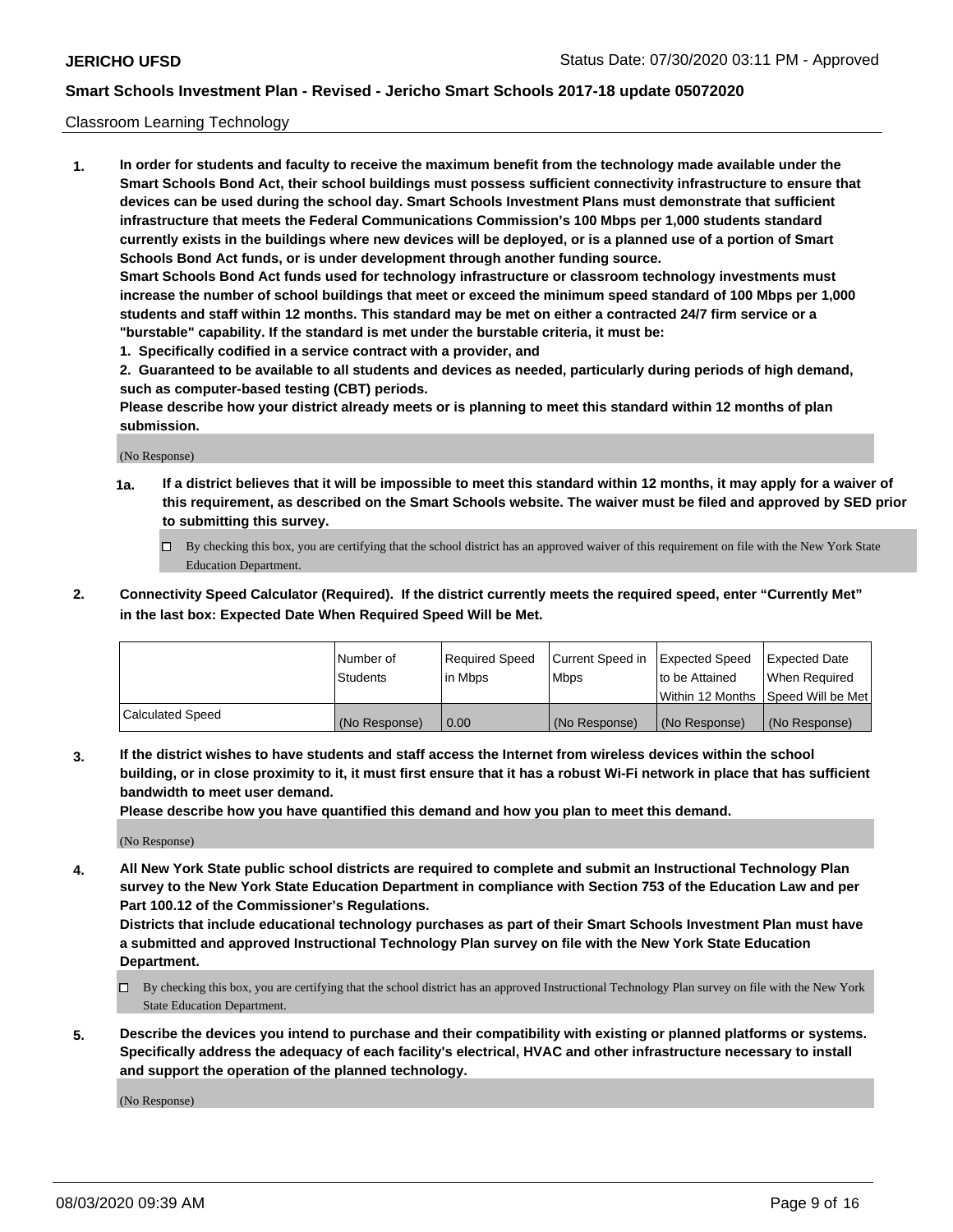### Classroom Learning Technology

- **6. Describe how the proposed technology purchases will:**
	- **> enhance differentiated instruction;**
	- **> expand student learning inside and outside the classroom;**
	- **> benefit students with disabilities and English language learners; and**
	- **> contribute to the reduction of other learning gaps that have been identified within the district.**

**The expectation is that districts will place a priority on addressing the needs of students who struggle to succeed in a rigorous curriculum. Responses in this section should specifically address this concern and align with the district's Instructional Technology Plan (in particular Question 2 of E. Curriculum and Instruction: "Does the district's instructional technology plan address the needs of students with disabilities to ensure equitable access to instruction, materials and assessments?" and Question 3 of the same section: "Does the district's instructional technology plan address the provision of assistive technology specifically for students with disabilities to ensure access to and participation in the general curriculum?")**

**In addition, describe how the district ensures equitable access to instruction, materials and assessments and participation in the general curriculum for both SWD and English Language Learners/Multilingual Learners (ELL/MLL) students.**

(No Response)

**7. Where appropriate, describe how the proposed technology purchases will enhance ongoing communication with parents and other stakeholders and help the district facilitate technology-based regional partnerships, including distance learning and other efforts.**

(No Response)

**8. Describe the district's plan to provide professional development to ensure that administrators, teachers and staff can employ the technology purchased to enhance instruction successfully.**

**Note: This response should be aligned and expanded upon in accordance with your district's response to Question 1 of F. Professional Development of your Instructional Technology Plan: "Please provide a summary of professional development offered to teachers and staff, for the time period covered by this plan, to support technology to enhance teaching and learning. Please include topics, audience and method of delivery within your summary."**

(No Response)

- **9. Districts must contact one of the SUNY/CUNY teacher preparation programs listed on the document on the left side of the page that supplies the largest number of the district's new teachers to request advice on innovative uses and best practices at the intersection of pedagogy and educational technology.**
	- By checking this box, you certify that you have contacted the SUNY/CUNY teacher preparation program that supplies the largest number of your new teachers to request advice on these issues.
	- **9a. Please enter the name of the SUNY or CUNY Institution that you contacted.**

(No Response)

**9b. Enter the primary Institution phone number.**

(No Response)

**9c. Enter the name of the contact person with whom you consulted and/or will be collaborating with on innovative uses of technology and best practices.**

(No Response)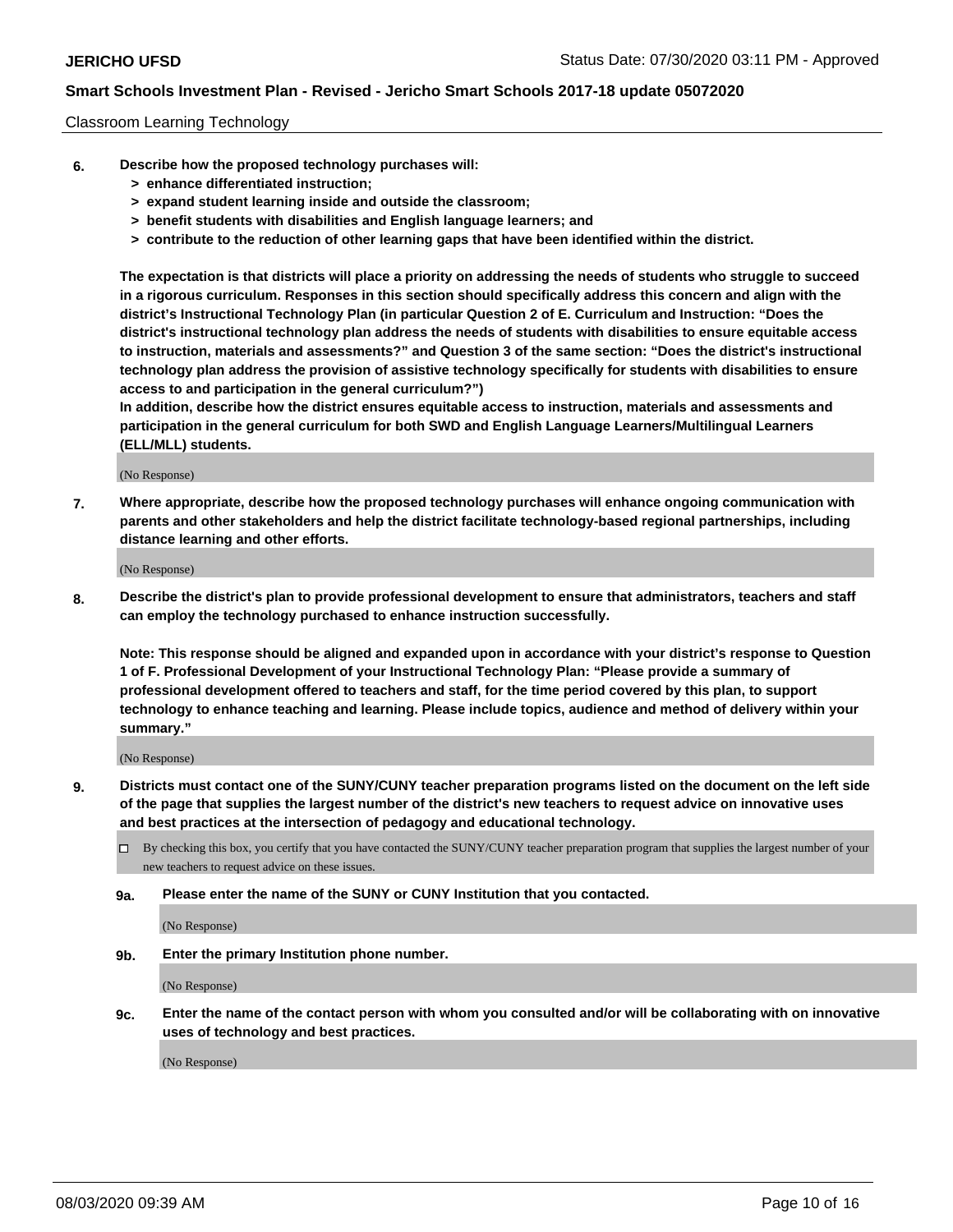### Classroom Learning Technology

**10. To ensure the sustainability of technology purchases made with Smart Schools funds, districts must demonstrate a long-term plan to maintain and replace technology purchases supported by Smart Schools Bond Act funds. This sustainability plan shall demonstrate a district's capacity to support recurring costs of use that are ineligible for Smart Schools Bond Act funding such as device maintenance, technical support, Internet and wireless fees, maintenance of hotspots, staff professional development, building maintenance and the replacement of incidental items. Further, such a sustainability plan shall include a long-term plan for the replacement of purchased devices and equipment at the end of their useful life with other funding sources.**

 $\Box$  By checking this box, you certify that the district has a sustainability plan as described above.

**11. Districts must ensure that devices purchased with Smart Schools Bond funds will be distributed, prepared for use, maintained and supported appropriately. Districts must maintain detailed device inventories in accordance with generally accepted accounting principles.**

By checking this box, you certify that the district has a distribution and inventory management plan and system in place.

#### **12. Please detail the type, quantity, per unit cost and total cost of the eligible items under each sub-category.**

| Select the allowable expenditure<br>type.<br>Repeat to add another item under | Item to be Purchased | Quantity      | Cost per Item | <b>Total Cost</b> |
|-------------------------------------------------------------------------------|----------------------|---------------|---------------|-------------------|
| each type.<br>(No Response)                                                   | (No Response)        | (No Response) | (No Response) | 0.00              |
|                                                                               |                      | 0             | 0.00          |                   |

### **13. Final 2014-15 BEDS Enrollment to calculate Nonpublic Sharing Requirement (no changes allowed.)**

|              | l Public Enrollment | Nonpublic Enrollment | <b>Total Enrollment</b> | Nonpublic<br>l Percentage |
|--------------|---------------------|----------------------|-------------------------|---------------------------|
| l Enrollment | 2.952               | 931                  | 3.883.00                | 23.98                     |

### **14. If you are submitting an allocation for Classroom Learning Technology complete this table.**

|                         | Public School Sub-Allocation | <b>Estimated Nonpublic Loan</b><br>Amount<br>(Based on Percentage Above) | Estimated Total Public and<br>Nonpublic Sub-Allocation |
|-------------------------|------------------------------|--------------------------------------------------------------------------|--------------------------------------------------------|
| Interactive Whiteboards | (No Response)                | 0.00                                                                     | 0.00                                                   |
| Computer Servers        | (No Response)                | 0.00                                                                     | 0.00                                                   |
| Desktop Computers       | (No Response)                | 0.00                                                                     | 0.00                                                   |
| <b>Laptop Computers</b> | (No Response)                | 0.00                                                                     | 0.00                                                   |
| <b>Tablet Computers</b> | (No Response)                | 0.00                                                                     | 0.00                                                   |
| Other Costs             | (No Response)                | 0.00                                                                     | 0.00                                                   |
| Totals:                 | 0.00                         | 0                                                                        | 0                                                      |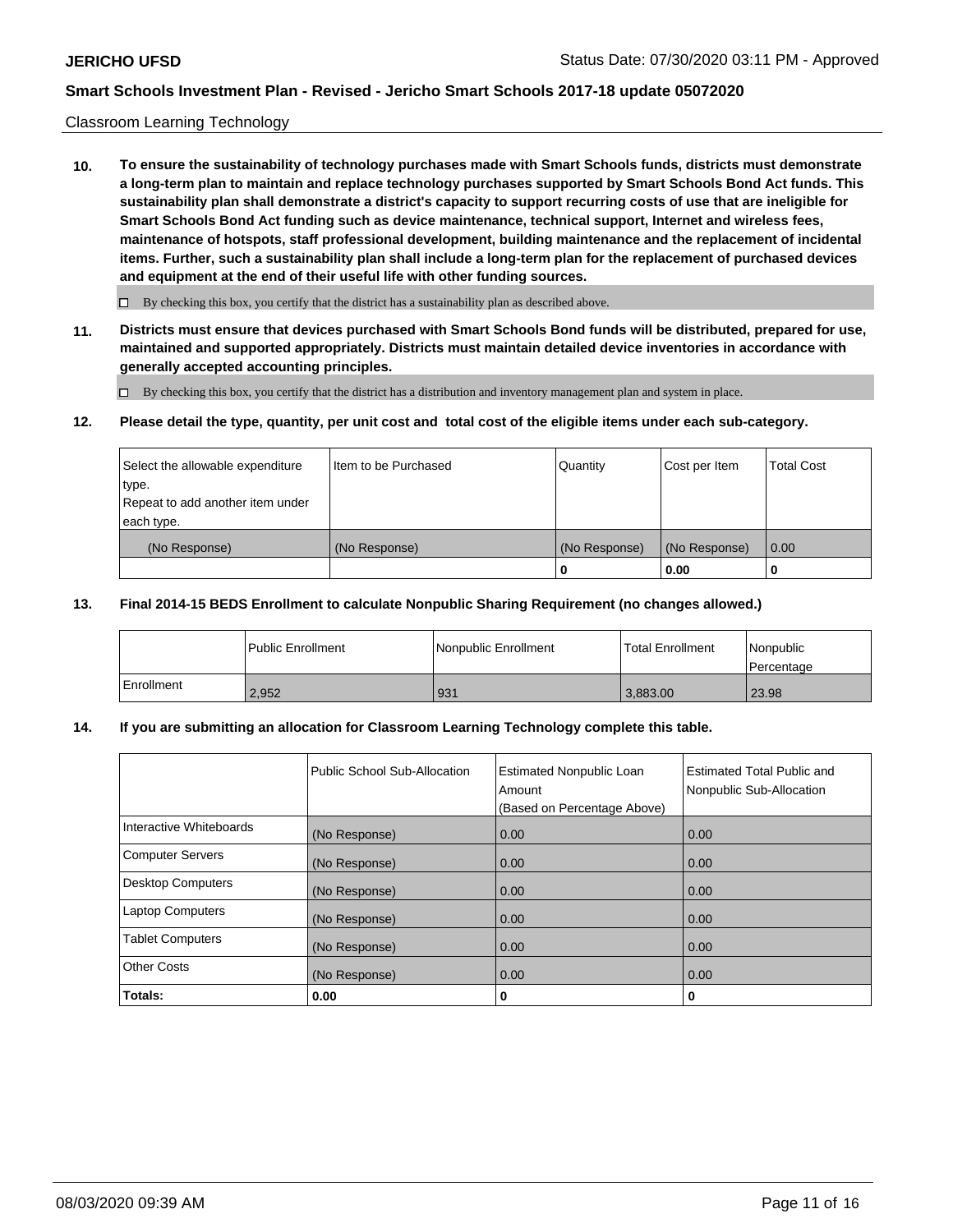#### Pre-Kindergarten Classrooms

**1. Provide information regarding how and where the district is currently serving pre-kindergarten students and justify the need for additional space with enrollment projections over 3 years.**

(No Response)

- **2. Describe the district's plan to construct, enhance or modernize education facilities to accommodate prekindergarten programs. Such plans must include:**
	- **Specific descriptions of what the district intends to do to each space;**
	- **An affirmation that new pre-kindergarten classrooms will contain a minimum of 900 square feet per classroom;**
	- **The number of classrooms involved;**
	- **The approximate construction costs per classroom; and**
	- **Confirmation that the space is district-owned or has a long-term lease that exceeds the probable useful life of the improvements.**

(No Response)

**3. Smart Schools Bond Act funds may only be used for capital construction costs. Describe the type and amount of additional funds that will be required to support ineligible ongoing costs (e.g. instruction, supplies) associated with any additional pre-kindergarten classrooms that the district plans to add.**

(No Response)

**4. All plans and specifications for the erection, repair, enlargement or remodeling of school buildings in any public school district in the State must be reviewed and approved by the Commissioner. Districts that plan capital projects using their Smart Schools Bond Act funds will undergo a Preliminary Review Process by the Office of Facilities Planning.**

**Please indicate on a separate row each project number given to you by the Office of Facilities Planning.**

| Project Number |  |
|----------------|--|
| (No Response)  |  |
|                |  |

**5. Please detail the type, quantity, per unit cost and total cost of the eligible items under each sub-category.**

| Select the allowable expenditure | Item to be purchased | Quantity      | Cost per Item | <b>Total Cost</b> |
|----------------------------------|----------------------|---------------|---------------|-------------------|
| type.                            |                      |               |               |                   |
| Repeat to add another item under |                      |               |               |                   |
| each type.                       |                      |               |               |                   |
| (No Response)                    | (No Response)        | (No Response) | (No Response) | 0.00              |
|                                  |                      | U             | 0.00          |                   |

**6. If you have made an allocation for Pre-Kindergarten Classrooms, complete this table. Note that the calculated Total at the bottom of the table must equal the Total allocation for this category that you entered in the SSIP Overview overall budget.**

|                                          | Sub-Allocation |
|------------------------------------------|----------------|
| Construct Pre-K Classrooms               | (No Response)  |
| Enhance/Modernize Educational Facilities | (No Response)  |
| <b>Other Costs</b>                       | (No Response)  |
| Totals:                                  | 0.00           |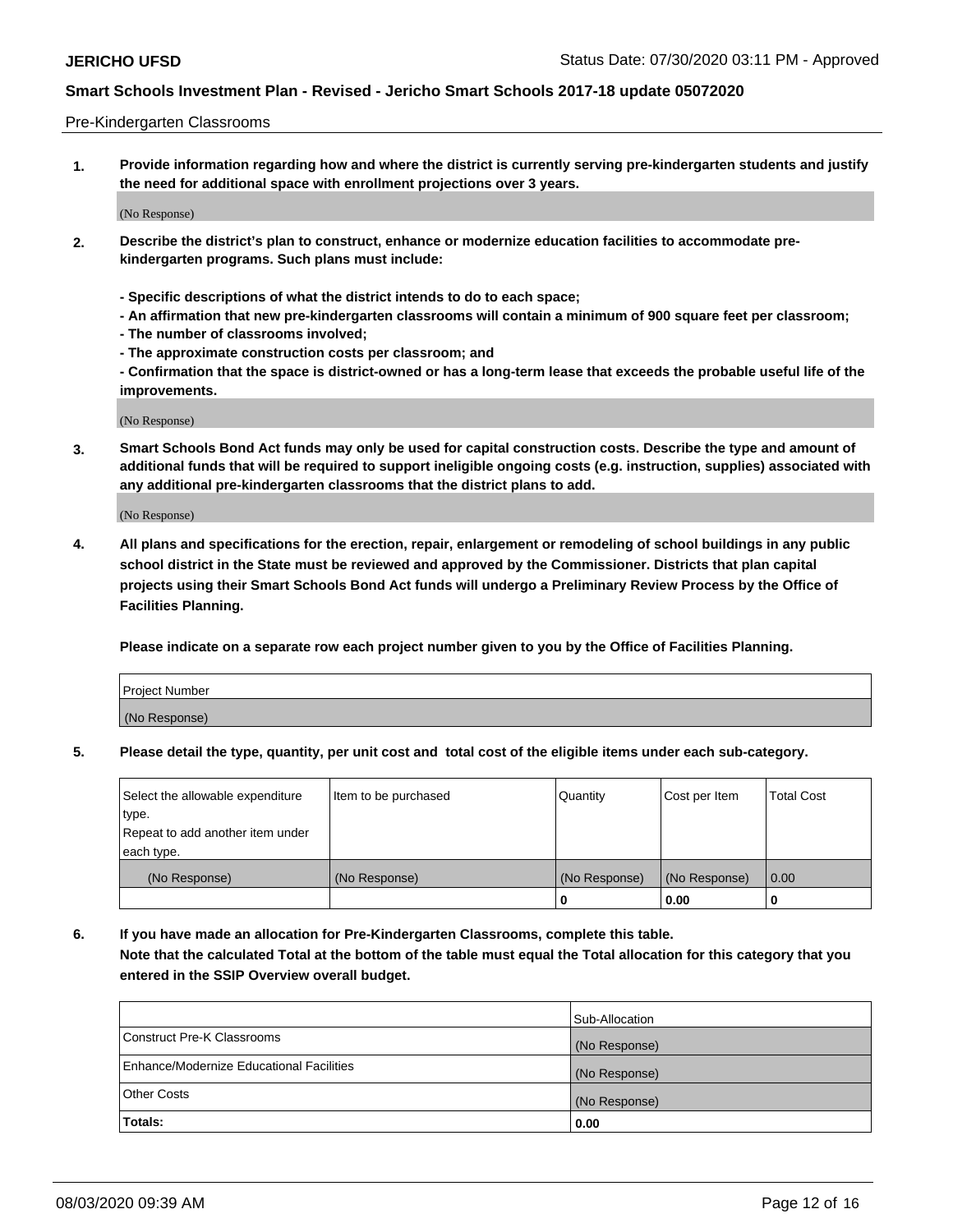Replace Transportable Classrooms

**1. Describe the district's plan to construct, enhance or modernize education facilities to provide high-quality instructional space by replacing transportable classrooms.**

(No Response)

**2. All plans and specifications for the erection, repair, enlargement or remodeling of school buildings in any public school district in the State must be reviewed and approved by the Commissioner. Districts that plan capital projects using their Smart Schools Bond Act funds will undergo a Preliminary Review Process by the Office of Facilities Planning.**

**Please indicate on a separate row each project number given to you by the Office of Facilities Planning.**

| Project Number |  |
|----------------|--|
|                |  |
|                |  |
|                |  |
|                |  |
| (No Response)  |  |
|                |  |
|                |  |
|                |  |

**3. For large projects that seek to blend Smart Schools Bond Act dollars with other funds, please note that Smart Schools Bond Act funds can be allocated on a pro rata basis depending on the number of new classrooms built that directly replace transportable classroom units.**

**If a district seeks to blend Smart Schools Bond Act dollars with other funds describe below what other funds are being used and what portion of the money will be Smart Schools Bond Act funds.**

(No Response)

**4. Please detail the type, quantity, per unit cost and total cost of the eligible items under each sub-category.**

| Select the allowable expenditure | Item to be purchased | Quantity      | Cost per Item | <b>Total Cost</b> |
|----------------------------------|----------------------|---------------|---------------|-------------------|
| type.                            |                      |               |               |                   |
| Repeat to add another item under |                      |               |               |                   |
| each type.                       |                      |               |               |                   |
| (No Response)                    | (No Response)        | (No Response) | (No Response) | 0.00              |
|                                  |                      | U             | 0.00          |                   |

**5. If you have made an allocation for Replace Transportable Classrooms, complete this table. Note that the calculated Total at the bottom of the table must equal the Total allocation for this category that you entered in the SSIP Overview overall budget.**

|                                                | Sub-Allocation |
|------------------------------------------------|----------------|
| Construct New Instructional Space              | (No Response)  |
| Enhance/Modernize Existing Instructional Space | (No Response)  |
| <b>Other Costs</b>                             | (No Response)  |
| Totals:                                        | 0.00           |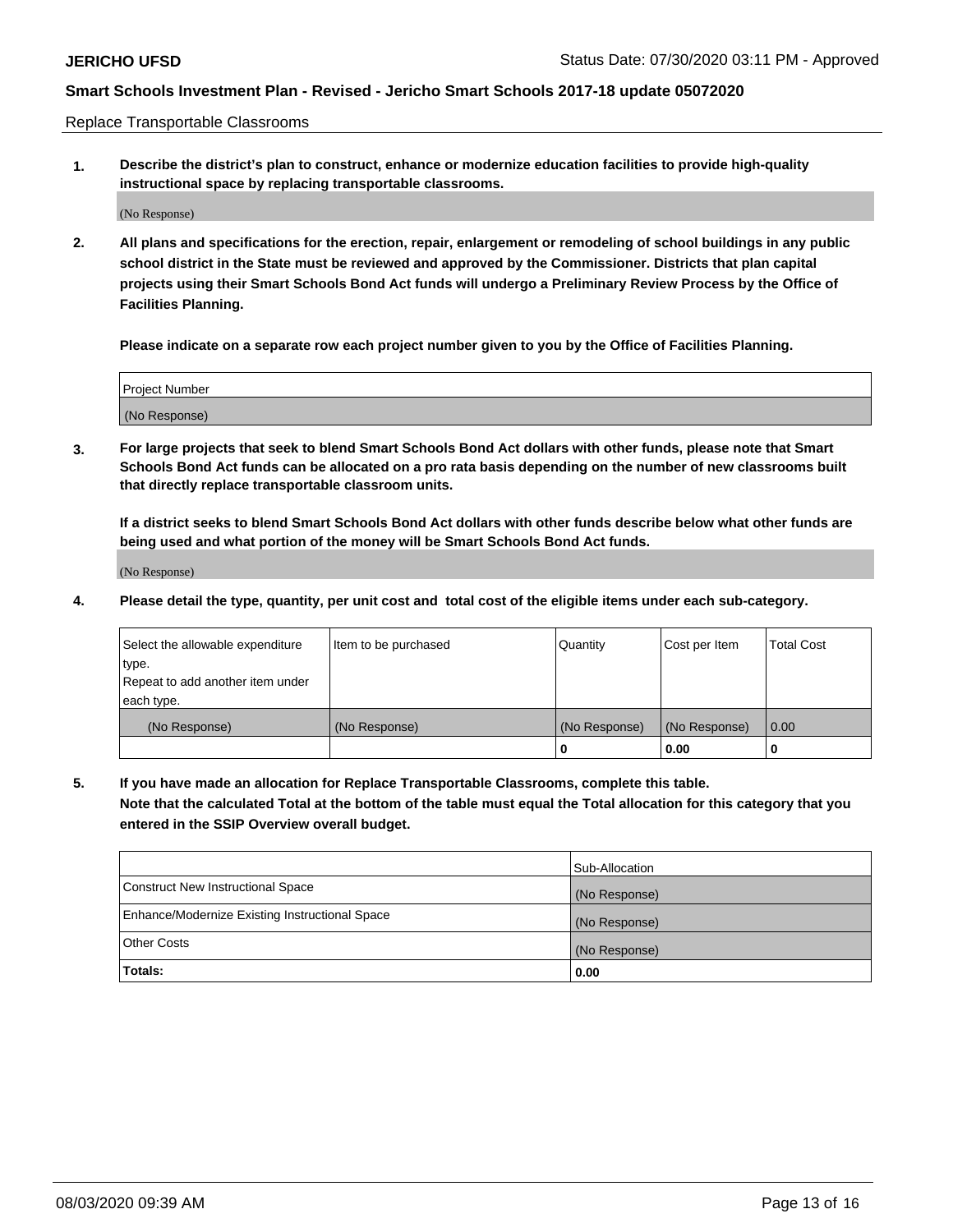High-Tech Security Features

**1. Describe how you intend to use Smart Schools Bond Act funds to install high-tech security features in school buildings and on school campuses.**

(No Response)

**2. All plans and specifications for the erection, repair, enlargement or remodeling of school buildings in any public school district in the State must be reviewed and approved by the Commissioner. Smart Schools plans with any expenditures in the High-Tech Security category require a project number from the Office of Facilities Planning. Districts must submit an SSBA LOI and receive project numbers prior to submitting the SSIP. As indicated on the LOI, some projects may be eligible for a streamlined review and will not require a building permit. Please indicate on a separate row each project number given to you by the Office of Facilities Planning.**

| <b>Project Number</b> |  |
|-----------------------|--|
| (No Response)         |  |

- **3. Was your project deemed eligible for streamlined Review?**
	- Yes
	- $\hfill \square$  No
- **4. Include the name and license number of the architect or engineer of record.**

| Name          | License Number |
|---------------|----------------|
| (No Response) | (No Response)  |

**5. Please detail the type, quantity, per unit cost and total cost of the eligible items under each sub-category.**

| Select the allowable expenditure | Item to be purchased | Quantity      | Cost per Item | <b>Total Cost</b> |
|----------------------------------|----------------------|---------------|---------------|-------------------|
| 'type.                           |                      |               |               |                   |
| Repeat to add another item under |                      |               |               |                   |
| each type.                       |                      |               |               |                   |
| (No Response)                    | (No Response)        | (No Response) | (No Response) | 0.00              |
|                                  |                      | U             | 0.00          |                   |

**6. If you have made an allocation for High-Tech Security Features, complete this table.**

**Enter each Sub-category Public Allocation based on the the expenditures listed in Table #5.**

|                                                      | Sub-Allocation |
|------------------------------------------------------|----------------|
| Capital-Intensive Security Project (Standard Review) | (No Response)  |
| <b>Electronic Security System</b>                    | (No Response)  |
| <b>Entry Control System</b>                          | (No Response)  |
| Approved Door Hardening Project                      | (No Response)  |
| <b>Other Costs</b>                                   | (No Response)  |
| <b>Totals:</b>                                       | 0.00           |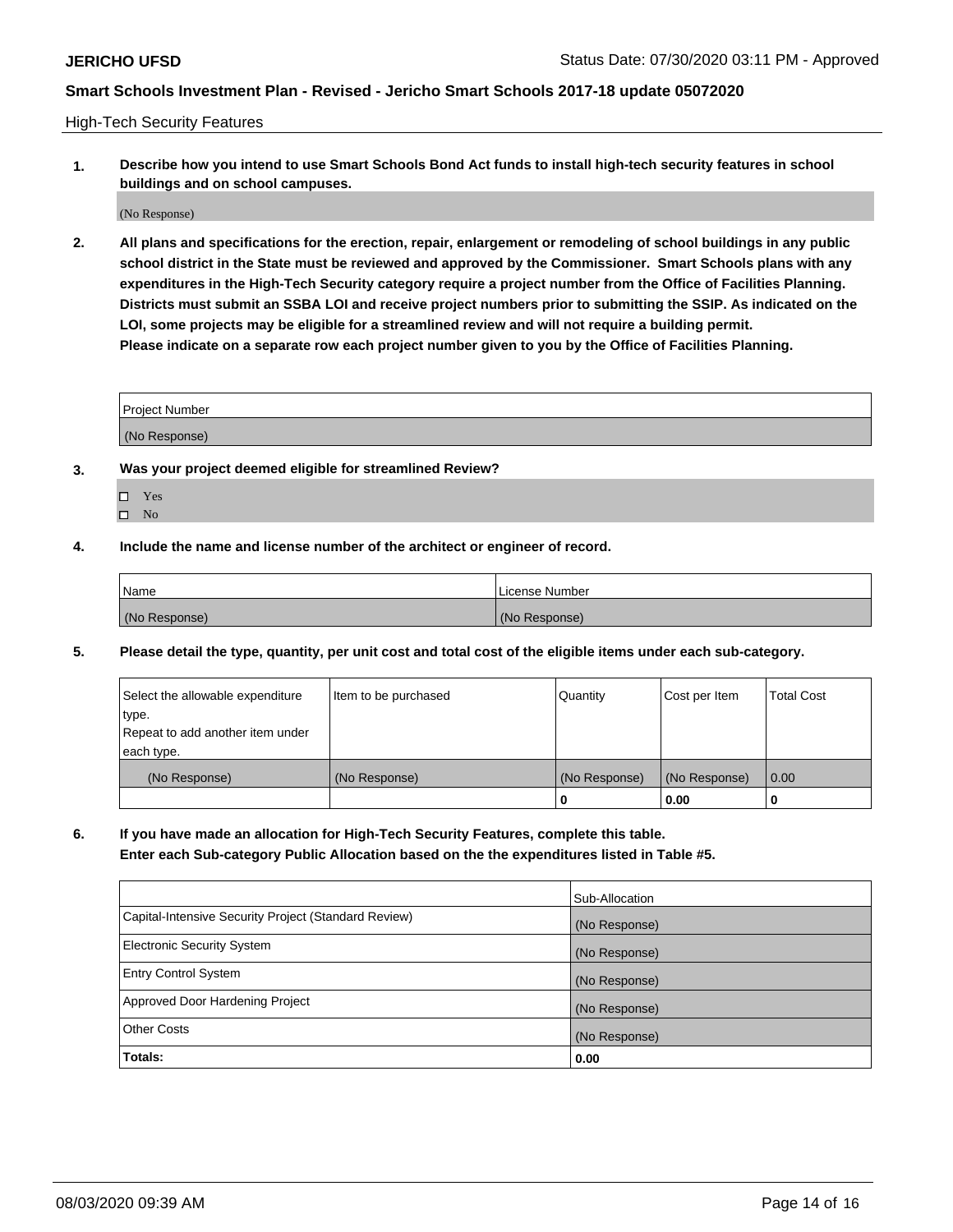Non-Public Schools

# **1. Describe your plan to utilize SSBA funds to purchase devices and loan to the nonpublic schools within your district. Please specify what devices have been requested by the nonpublic schools. If the nonpublic schools have not finalized requests, the district should provide the date nonpublic schools will submit the request by.**

Long Island Lutheran Middle and High School has been contacted via email (to their head of school and technology director) and phone. I have requested a meeting in the coming weeks to plan for their expenditures. Please note that Solomon Shechter is no longer in our district. The school has relocated to Mineola.

**2. A final Smart Schools Investment Plan cannot be approved until school authorities have adopted regulations specifying the date by which requests from nonpublic schools for the purchase and loan of Smart Schools Bond**

**Act classroom technology must be received by the district.**

 $\boxtimes$  By checking this box, you certify that you have such a plan and associated regulations in place that have been made public.

### **2a. Please enter the date each year nonpublic schools must request loanable items from the school district. This date cannot be earlier than June 1 of the previous school year.**

June 30

### **3. Final 2014-15 BEDS Enrollment to calculate Nonpublic Sharing Requirement (no changes allowed.)**

|            | Public Enrollment | l Nonpublic Enrollment | <b>Total Enrollment</b> | <b>Nonpublic Percentage</b> |
|------------|-------------------|------------------------|-------------------------|-----------------------------|
| Enrollment | 2,952             | 931                    | 3.883.00                | 23.98                       |

### **4. Nonpublic Loan Calculator**

|                                                        | Loanable       | Loanable   | Additional       | Estimated | Previously | l Cumulative | <b>Final Per</b> | <b>Final Total</b> |
|--------------------------------------------------------|----------------|------------|------------------|-----------|------------|--------------|------------------|--------------------|
|                                                        | School         | Classroom  | Nonpublic        | Per Pupil | Approved   | Per Pupil    | Pupil Loan       | Loan               |
|                                                        | l Connectivitv | Technology | Loan             | Amount -  | Per Pupil  | l Loan       | Amount -         | Amount -           |
|                                                        |                |            | (Optional)       | This Plan | Amount(s)  | Amount       | This Plan        | This Plan          |
| Required Nonpublic<br>l Loan                           | 62.869.87      | 0.00       |                  | 16.19     | 0.00       | 16.19        | 16.19            | 15.073.87          |
| Final Adjusted Loan<br>- (If additional loan<br>funds) | 62,869.87      | 0.00       | (No<br>Response) | 16.19     | 0.00       | 16.19        | 16.19            | 15.073.87          |

#### **5. Nonpublic Share**

|                                          | Final Per Pupil Amount | Final Nonpublic Loan Amount |
|------------------------------------------|------------------------|-----------------------------|
| Pending and Previously<br>Approved Plans | 0.00                   | 0.00                        |
| This Plan                                | 16.19                  | 15.073.87                   |
| <b>Total</b>                             | 16.19                  | 15,073.87                   |

#### **6. Distribution of Nonpublic Loan Amount by School**

| Nonpublic School Name                  | l 2018-19 K-12 Enrollment | Special Ed School? If Yes, not eligible |
|----------------------------------------|---------------------------|-----------------------------------------|
| LONG ISLAND LUTHERAN MIDDLE/HIGH   486 |                           | No.                                     |
| <b>SOLOMON SCHECHTER OF LONG</b>       | 101                       | (No Response)                           |
| <b>ISLAND</b>                          |                           |                                         |

### **7. Please detail the type, quantity and per unit cost of the eligible items under each sub-category.**